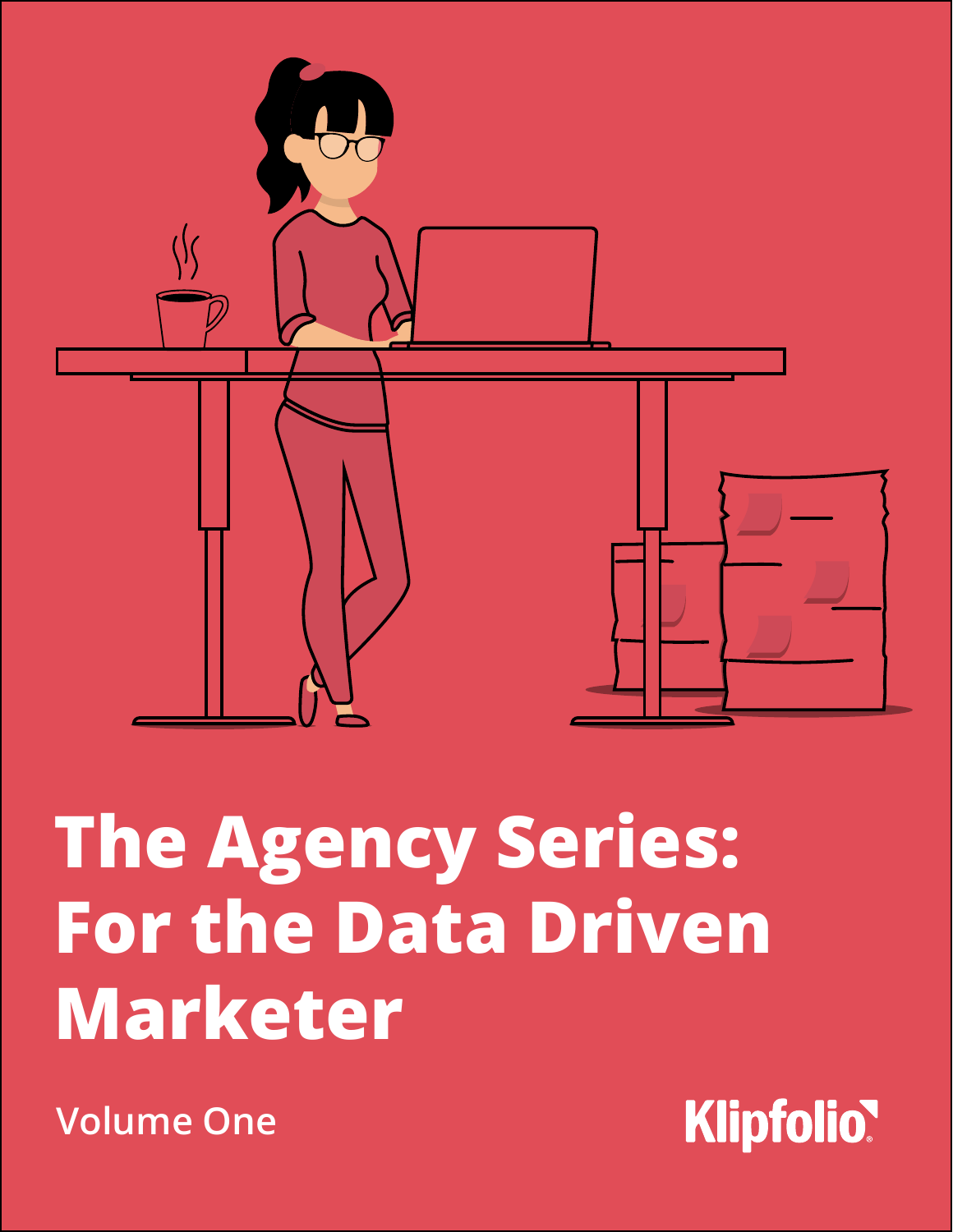## **What this handbook has in store for you**

- **01. Agency reporting: achieving more together**
- **02. Leveraging the power of agency reporting**
- **03. 4 dashboards to track the metrics that matter most**
- **04. Using data to foster lasting customer relationships**
- **05. What now?**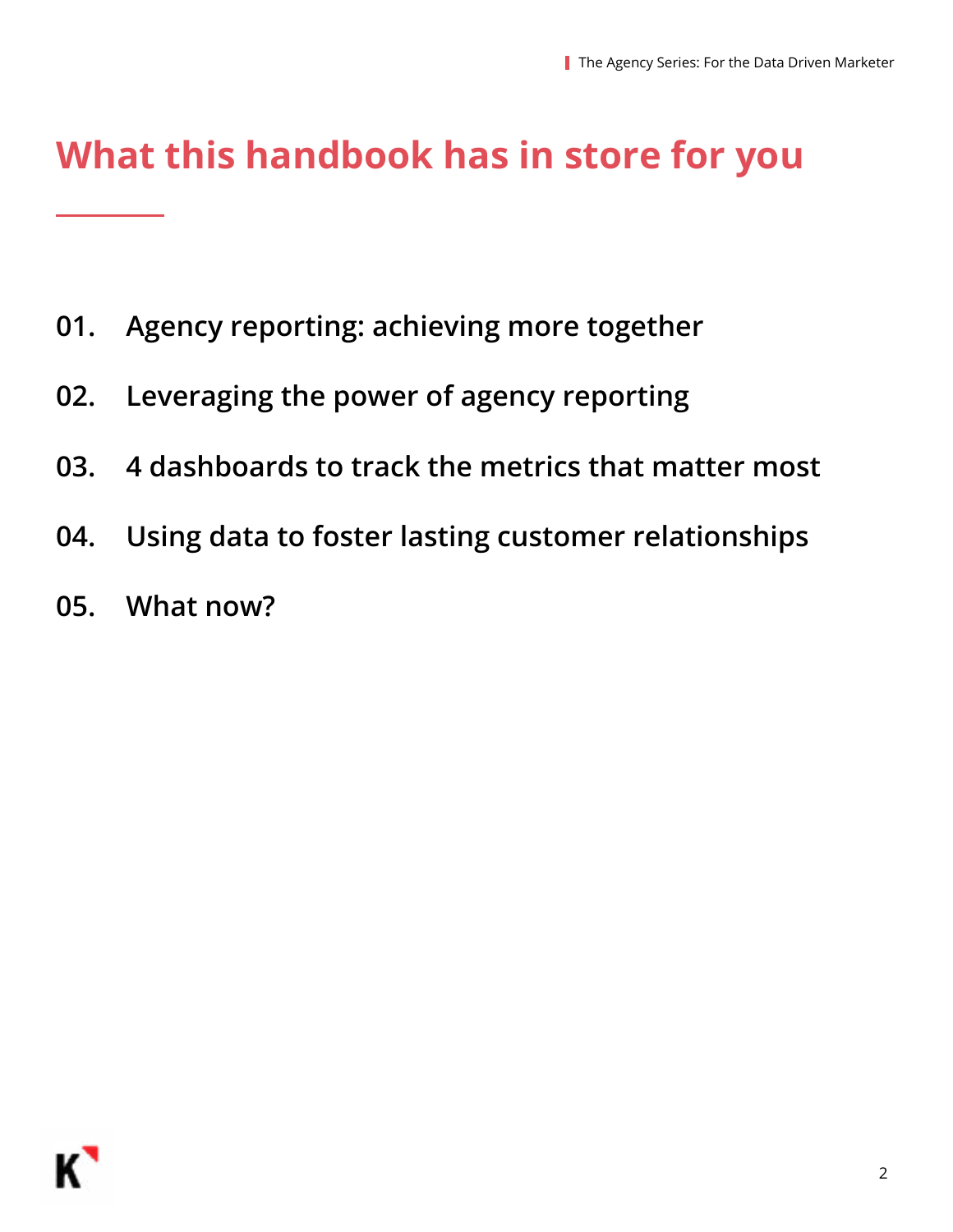## **So what's in it for me?**

Data matters in the ever-changing world of business now more than ever.

There's no doubt that it is an exciting yet challenging time for agencies, who are faced with navigating an increasingly competitive landscape. Marketing is fast-paced; becoming an expert in the field is key now more than ever, as expectations of agencies are at an all-time high.

So, how do you stand out from your competition? Getting serious about your data does wonders for your KPIs, your projects and overall

workload. The same holds true for your valued clients. By going beyond standard monitoring and reporting, you're able to see more, learn more and do more.

This handbook will show you and your team how you can leverage the power of agency reporting to work smarter, stay in-the-know, and make quicker, better decisions for your agency and your clients. Happy clients mean a happy agency right?

Be data-obsessed, think forward.

Everyone knows the importance of data. The biggest piece of advice I would give is not to wait for your clients to ask for it. Be proactive and use Klipfolio to show them how impressive their data looks. It'll empower them to do more."  $\left| \begin{array}{c} 1 \\ 1 \\ 2 \end{array} \right|$ 

Jason Wolfson, VuPulse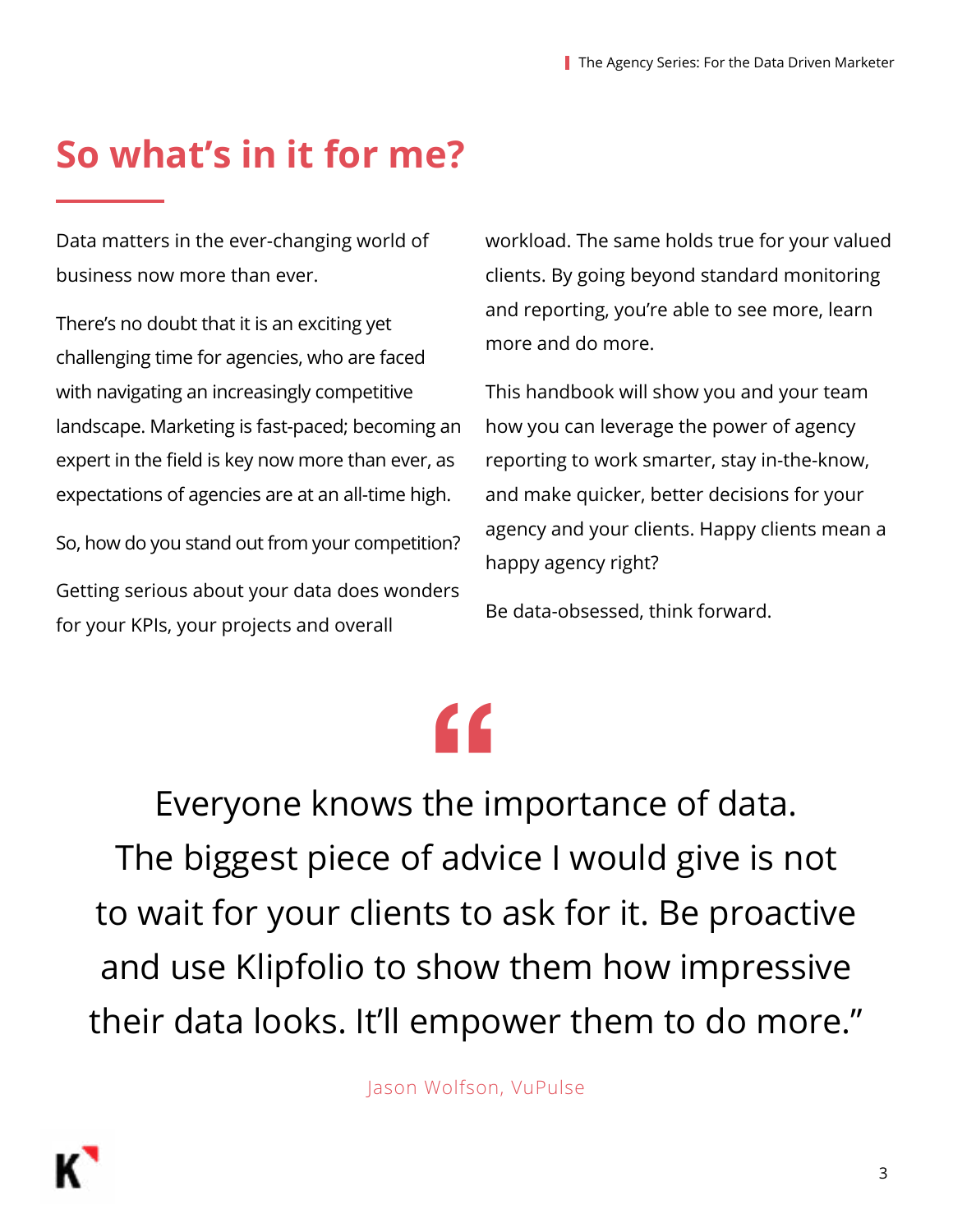## **Agency Reporting: Achieving More Together**

Would you agree that agency life is organized creative, fun chaos? That a regular part of your job is drowning in customer requests and figuring out how to stay afloat?

#### *We feel you.*

On top of your day-to-day mayhem, you need to prioritize reporting. On one hand you're accountable to report to your core team and executives with performance updates, and on the other you're who your clients rely on for killer campaigns, market insights, and data analysis.

I think we can agree that although it may seem as though you are juggling a million different things, the best approach is harmonization between agency and client reporting.

We know, reporting isn't the most enjoyable part of you job, it's usually tedious and time-consuming, taking you away from creative projects you do best. In fact, you've probably wished that you could just skip your reporting altogether.

Here at Klipfolio, we work with hundreds of agencies who report on a regular basis to their clients… and surprisingly enough, that feeling

of dread that arises on a monthly basis around reporting time has disappeared for them.

The truth is, your reports can really make you shine when it comes to your client relationships. By being transparent with your performance data, you give your clients more confidence and position yourself as a trusted advisor. Take the time to nail down your reporting processes, which not only saves you time and money, but provides you the opportunity to showcase your creative flair.

How? By building a [dynamic dashboard](https://www.klipfolio.com/resources/dashboard-examples).

One thing that is so important for agencies to understand is that reporting should be collaborative effort, one that takes into account the strengths of all of your team members. By working alongside all departments with everyone inputting their own [metrics and](https://www.klipfolio.com/gallery/klips)  [klips](https://www.klipfolio.com/gallery/klips), you can create a dashboard report that gives your clients a full view of their data and business processes, allowing them to make better, more informed decisions.

*And you look like a rockstar.*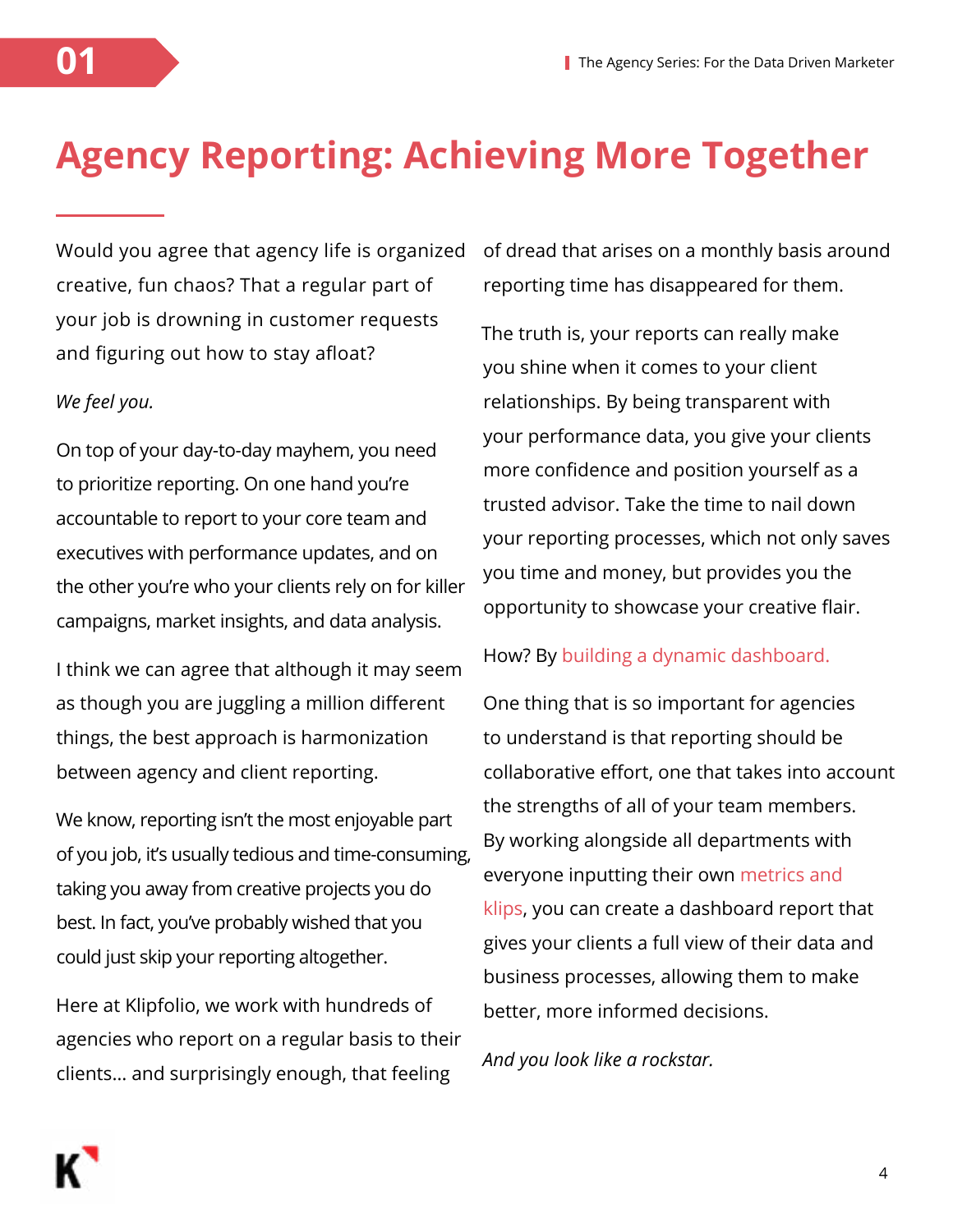Not only do you look good in the eyes of your clientele, you now have a deeper understanding of your clients, giving you a full picture view of their business and objectives. Simply put, you can now do better work. Your boss will probably appreciate this too!

## "Great things in business are never done by one person"

- Steve Jobs





Without a doubt, each member of your agency has individual responsibilities, so naturally, they should each contribute different metrics making building the dashboard a joint effort. The final product will display a full picture for the client, proving that teamwork makes the dream work.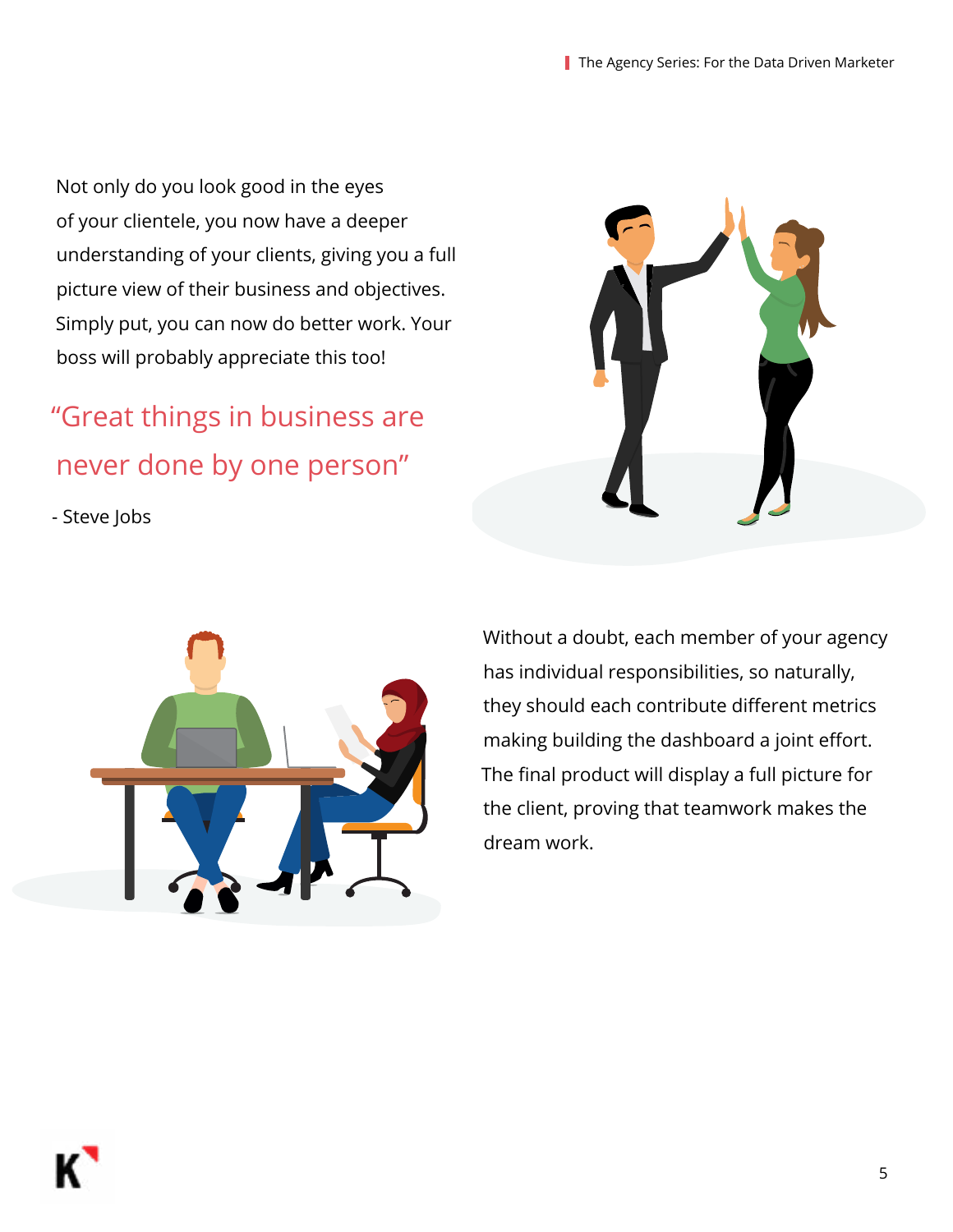#### **Account Coordinator**

An Account Coordinator is all about organization. They are responsible for support and overall day-today customer service in order to ensure the client's objectives are being accomplished through the creative projects and work done by your agency. This includes administration tasks, project tracking, budgets, and research. Some metrics they should consider in the dashboard reporting include:

- Clients Won
- Account by Type
- Revenue and Wins by Type
- Hours Spent on Projects
- Client Balance Summary
- Quickbooks Income and Expenses
- Accounts Receivable and Payable



#### **Director of Marketing**

The Director of Marketing is all about innovation and imagination. They are responsible for the development and implementation of marketing strategy.

This includes overseeing campaigns, digital marketing and communications. Some metrics they should consider including in the dashboard reporting process include:

- Return on Marketing Investment
- Incremental Sales
- Cost per Lead
- Keyword Performance
- Customer Lifetime Value
- Customer Acquisition Cost
- Click-Through Rate
- Net Promoter Score
- Social Traffic and Conversion
- Traffic by Device
- Referred Traffic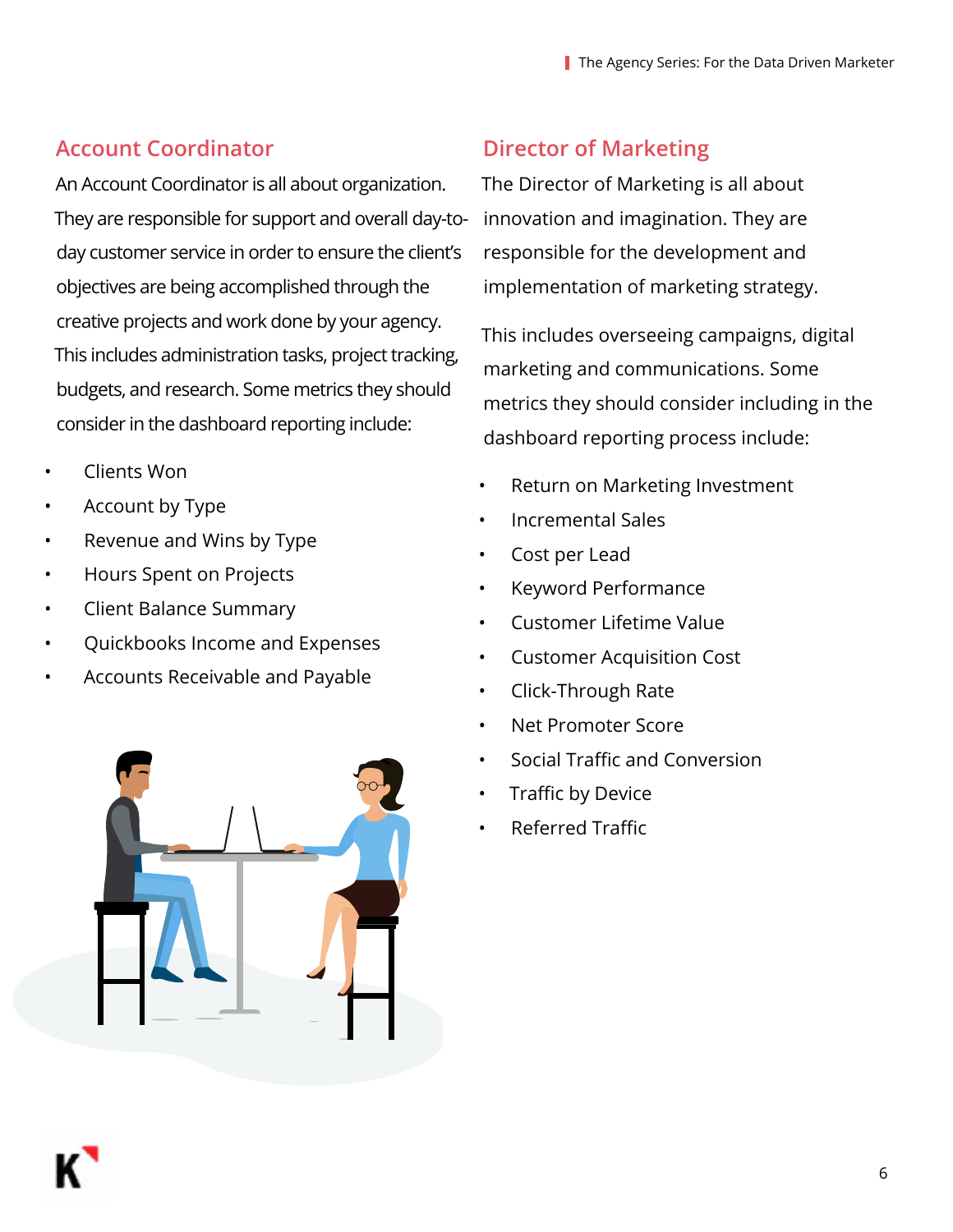### **Content Creator**

The content creator creates. Simple right? But what isn't as simple is ensuring that they are creating the right stuff. And that it is performing for the client by engaging potential customers and generating leads. and applications. Bottom line, they create From a content perspective, the metrics that could by included in their reporting include:

- Backlinks and External Mentions
- Bounce Rate
- Content Downloads
- Content ROI
- Customer Acquisition Cost
- Email Click-Through and Open Rates
- Keywords by Ranking

#### **UX Specialist/Web Developer**

This is the tech-savvy specialist at your agency, who designs and evaluates the way in which end users interact with websites the online interactive experience for you and your clients. Metrics that they could add to the dashboard include:

- Number of Fixed Bugs
- Latency
- Net Promoter Score/Happiness
- Task Success Rate
- Error Rate
- Connect to Response Start
- Average Engaged Time
- Design System Backlog Improvements

## **"**

Klipfolio is an extraordinary tool, not only does it bring hidden client information into the spotlight, but it gives us the power to make fast data-driven decisions where action is necessary."

Rodrigo Rojas, TimeHunter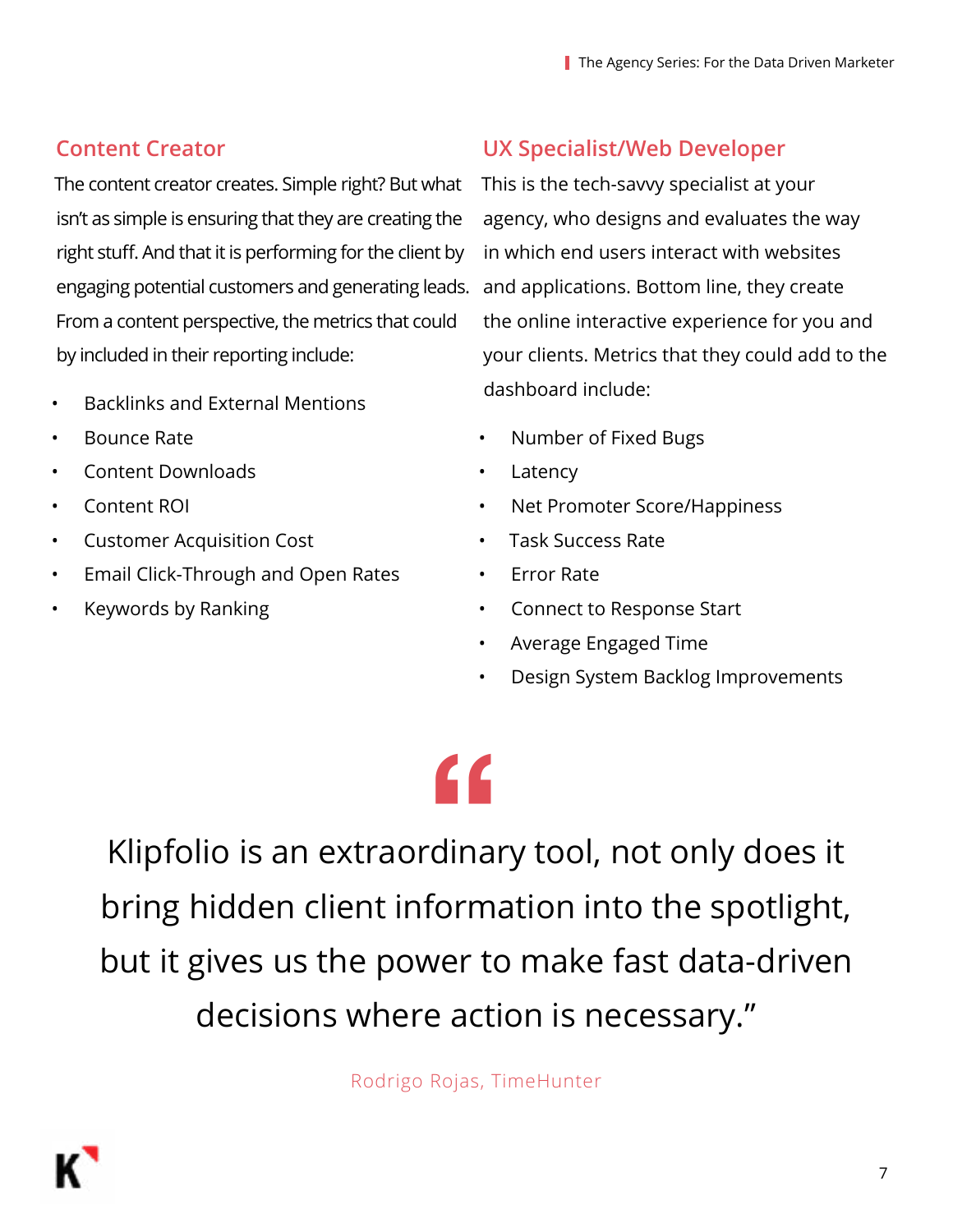#### **Social Media Manager**

Your social butterfly is on top of all of the latest social trends they always know what's up in the news and the business world. The social media manager is responsible for managing social channels and interacting with customers online. To monitor the success of their social efforts, they should include the following metrics:

- Social Interactions
- Social Traffic and Conversions
- Number of Followers and Subscribers
- Number of Page Likes
- Average Time on Page
- Total Page Views
- Unique Visitors
- Organic Traffic

By creating harmony between agency and client reporting, you can focus on the work that you do best. By building client dashboards, you're not only saving valuable time, but enhancing your client service experience and, in turn, improving the impression your clients have of your agency. Building dashboards for yourself also saves you time, and provides you and your team with quick real-time glances at all of the data you need to know in order to make faster, smarter decisions instantly - it's a win-win situation.

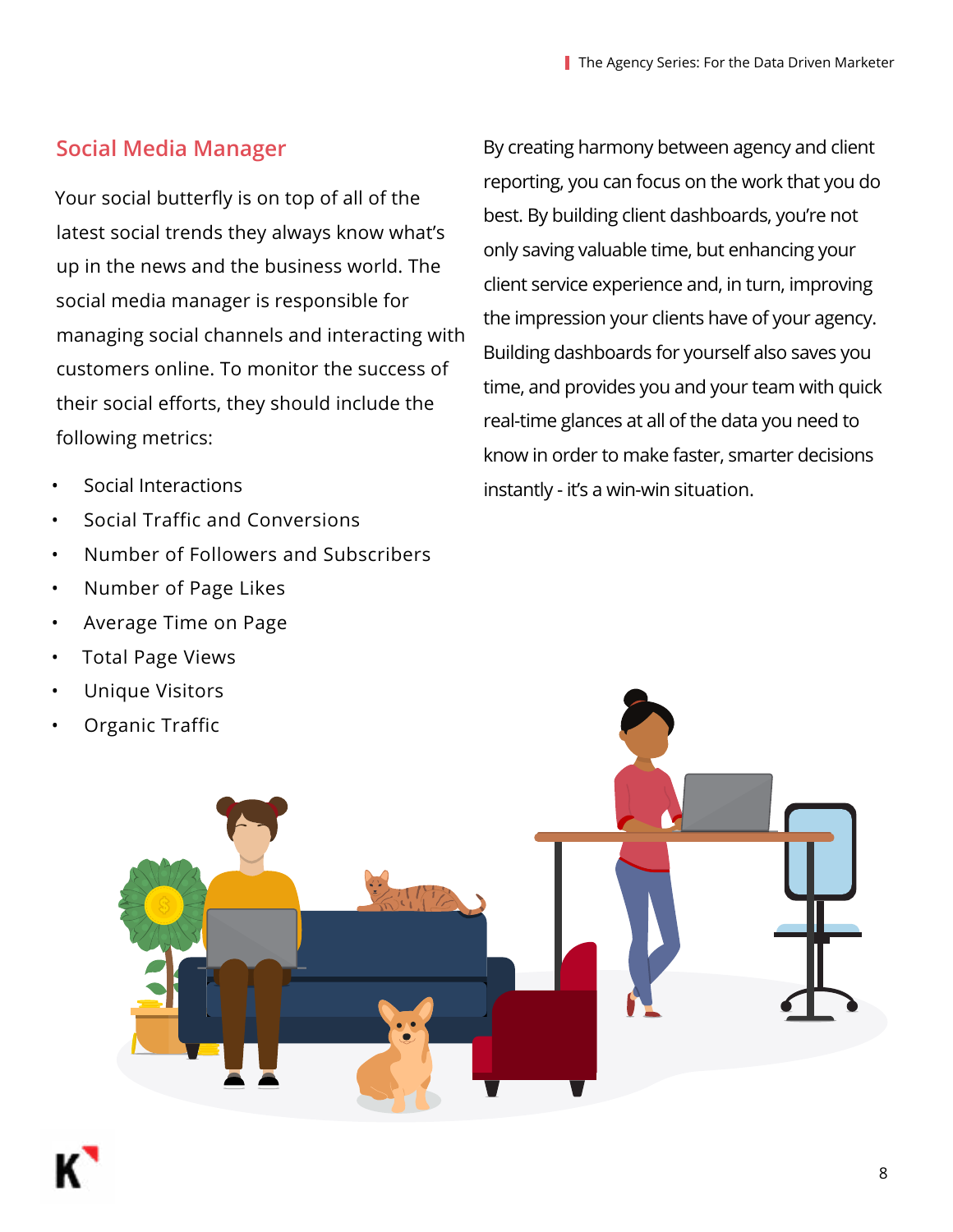## **Leveraging the Power of Agency Reporting**

## Dashboard reporting is a distinct way to offer more value than your competition.

#### **What is dashboard reporting?**

First things first, there is a big difference between traditional reporting and dashboard reporting.

Typically, a traditional report is defined as an official document that gives an account of a particular subject. This document is created after thorough analysis or consideration by an appointed person or body. On the other hand, dashboard reporting omits the need for your team member's time and lets your computer do the work instead. It is innovative, it saves you time, and if you master it, you will look like a rockstar in the eyes of your customers.

For example, take our agency friends at RootedElm...

#### **A&W: A Data-Driven 100th Birthday**

Our partners prove that success can be driven by data and solid reporting processes. With Klipfolio, RootedElm has been able to support A&W's marketing efforts, acting as a trusted advisor on projects such as their MugClub email marketing campaign.

Using the data that RootedElm built into dashboards and presented through dashboard reports, A&W made the decision to expand their subscriber reach and [enhance](https://www.klipfolio.com/blog/aw-email-program-marketing-strategy)  [engagement as they head towards celebrating](https://www.klipfolio.com/blog/aw-email-program-marketing-strategy)  [their 100th birthday](https://www.klipfolio.com/blog/aw-email-program-marketing-strategy).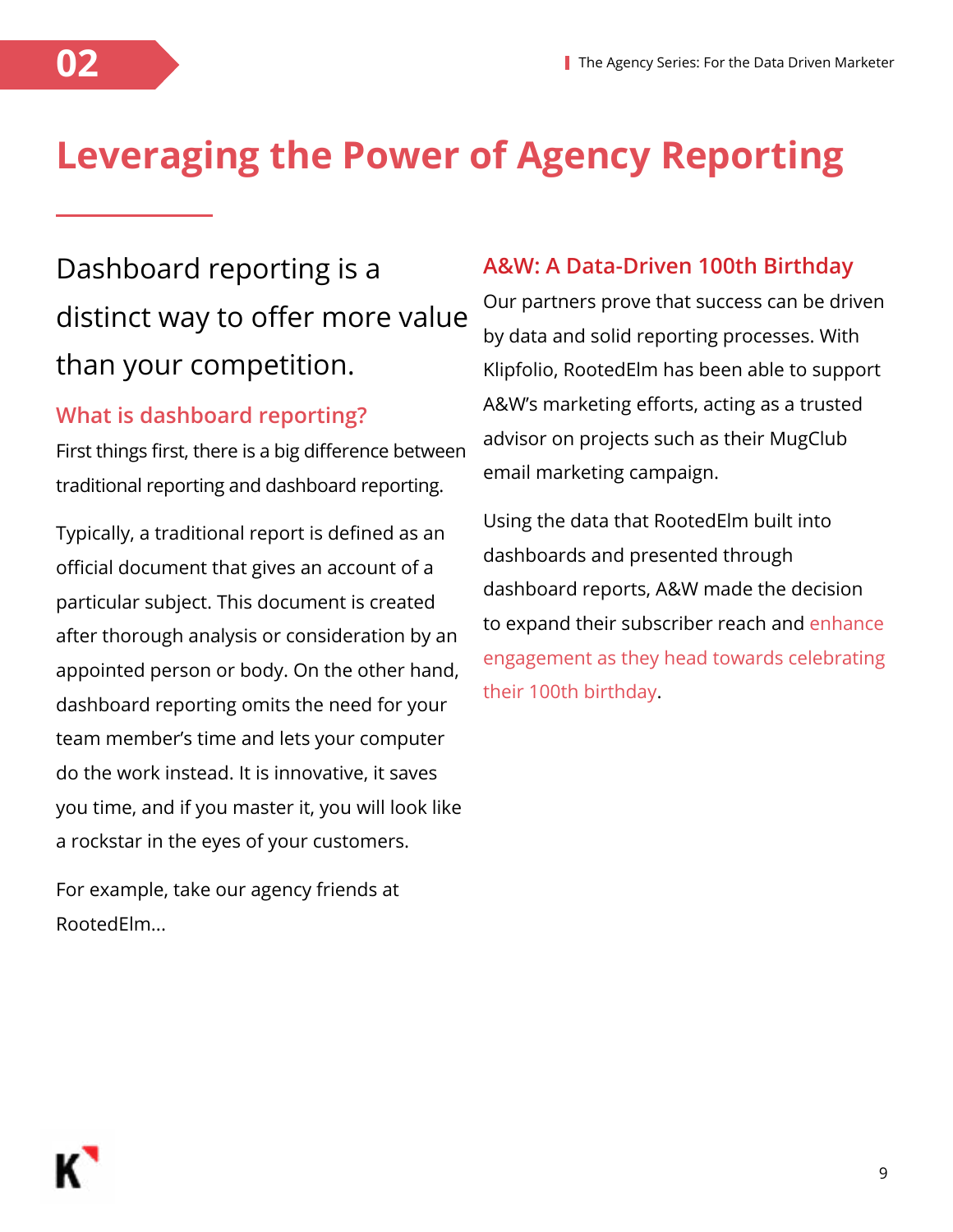### **3 ways that dashboard reporting can add value to your digital marketing agency:**

- 1. Lead Generation Win new customers by standing out
- 2. Organization Buy back hours in your day and increase performance
- 3. Transparency Use open communication to foster a culture of trust

#### **Win new customers by standing out**

How? It's simple. Reporting in real time gives your clients access to their data every day of the month, so they are involved every step of the way… no surprises at month-end. In other words, it's continuous understanding and peace of mind - for everyone.

One of the best and most effective ways we've found that agencies can do this, but many have yet to try, is to implement innovative reporting practices that put your clients in the driver's seat. Your customers can react in real time

and make smarter business decisions that are backed by real time data…

Let's look at another one of RootedElm's clients, Elise from Lexington Podiatry, whose business practices have changed because of this innovative process.

"[Dashboard reporting] help[s] me know when it's time to worry or when things are running smoothly with just a quick glance. Decision making on the fly has never been easier."

This is how you stand out. This is how you help your clients generate more revenue.

But, is my client acquisition process effective in the first place?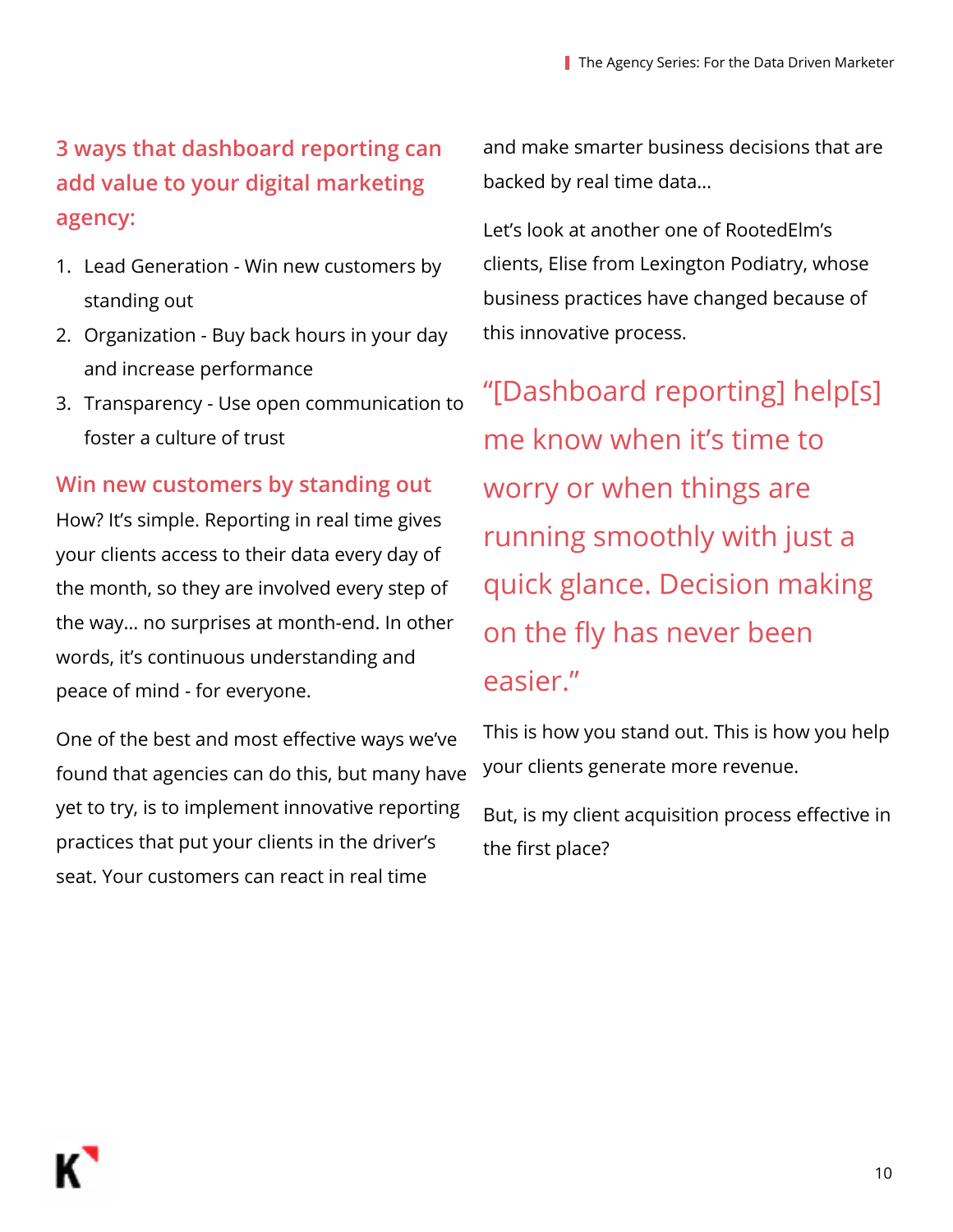#### **Lead Generation Dashboard**

Many agencies neglect to implement any formal processes around how they manage their client acquisition efforts, let alone organize what the data is telling them about its success.

By building out a lead generation dashboard, it allows you to keep track of and report on client onboarding - providing insights into which strategies are successful and where there is room for improvement.

As an agency, consider including these metrics to measure how well you are attracting new [customers](https://www.klipfolio.com/blog/lead-generation-dashboard) on your lead generation dashboard:

- [Page Views](https://www.klipfolio.com/gallery/klips/google-analytics-landing-page-view)
- [Average Time on Site](https://www.klipfolio.com/gallery/klips/webtrends-average-time-on-site)
- **[Session Duration](https://www.klipfolio.com/gallery/klips/google-analytics-sessions-by-device-type)**
- [Goal Conversions](https://www.klipfolio.com/gallery/klips/google-analytics-goals)
- [Bounce Rate](https://www.klipfolio.com/gallery/klips/webtrends-bounce-rate)
- [Conversion Rate](https://www.klipfolio.com/gallery/klips/google-analytics-landing-page-source-medium)
- [Page Performance](https://www.klipfolio.com/gallery/klips/google-analytics-landing-page-organic-search)



*Great, so now that I know dashboards are an awesome way for me to differentiate my agency and keep track of leads… how do I get my team on board?*

#### **Buy back hours in your day**

With data at your fingertips, you are able to react with smart decision making on the fly, meaning you and your team are not only more organized, but more productive.

With increased internal transparency and understanding, your team is able to spot trends as they are happening and take action on the spot. This means your marketing campaigns and all other creative projects can be optimized in real time; in other words, your approach becomes proactive.

This is where a marketing performance dashboard comes in.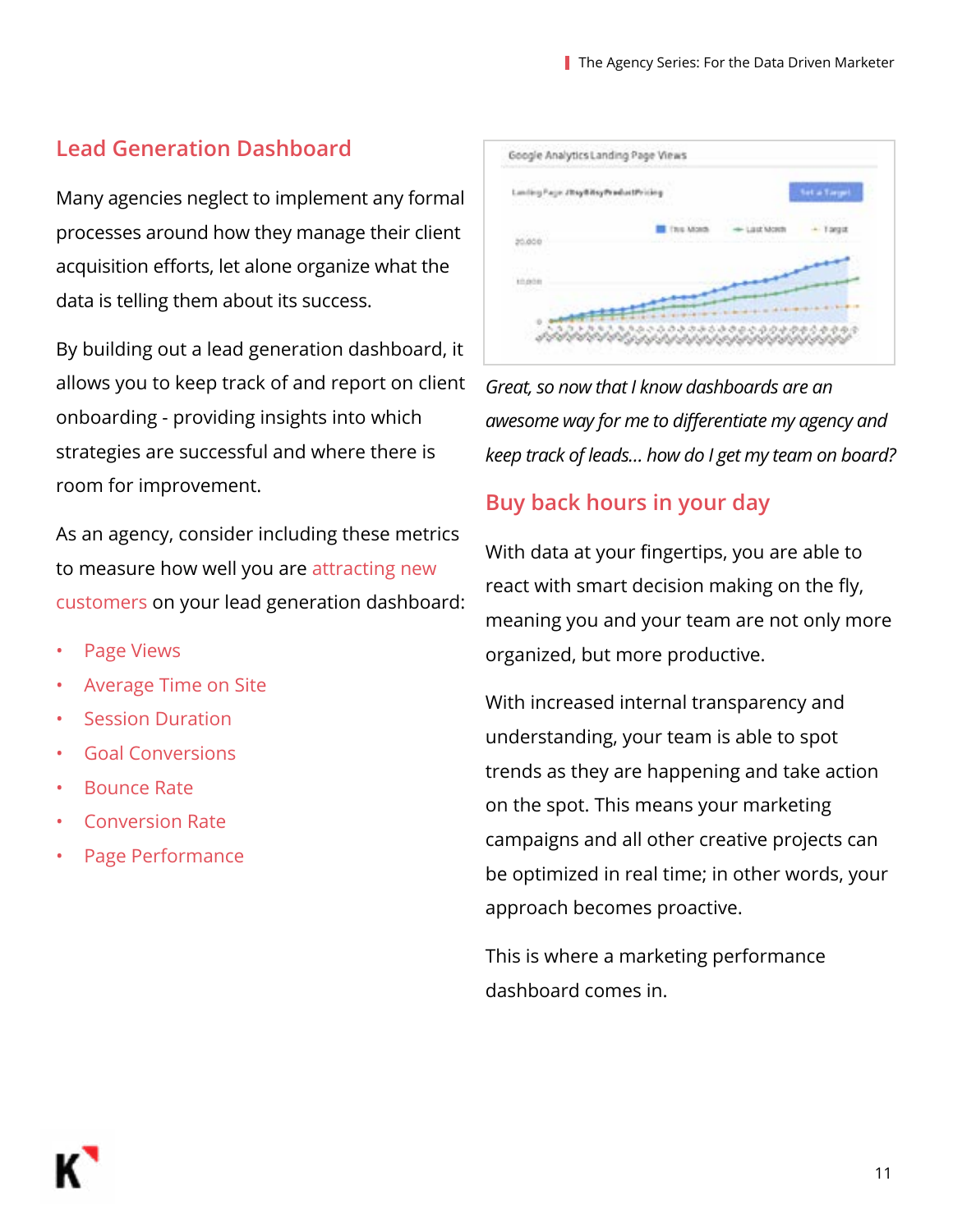#### **Marketing Performance Dashboard**

While it may seem like common sense, many agencies place so much emphasis on keeping their clients front and center, that they lose focus of their own goals and objectives. Here are a few metrics you can use to track your performance, ensuring you are prioritizing your business and your productivity in all marketing activities:

- [Lead Conversion](https://www.klipfolio.com/resources/kpi-examples/digital-marketing/lead-conversion-rate)
- [Blog Subscribers](https://www.klipfolio.com/gallery/klips/hubspot-blog-subscribers)
- [Campaign Performance](https://www.klipfolio.com/gallery/klips/google-adwords-campaign-performance)
- [Web Traffic Targets](https://www.klipfolio.com/gallery/klips/google-analytics-web-traffic-targets)
- [Return on Investment \(ROI\)](https://www.klipfolio.com/resources/kpi-examples/digital-marketing/return-on-marketing-investment)
- [Sales Closing Ratio](https://www.klipfolio.com/resources/kpi-examples/sales/sales-closing-ratio)
- [Social Media Engagement](https://www.klipfolio.com/resources/kpi-examples/social-media/social-events)

Andy Crestodina helped us prototype [this](https://app.klipfolio.com/published/3fdff8ff435fba761c4d8721642630c8/content-marketing-dashboard)  [marketing performance dashboard](https://app.klipfolio.com/published/3fdff8ff435fba761c4d8721642630c8/content-marketing-dashboard) and agencies love it because it allows them to see which content is attracting and converting visitors, as well as what opportunities exist.



Strong performance doesn't happen without solid project management.

As an agency working with many clients, you understand the importance of data organization, and hopefully know the difference between reporting and monitoring at this point. Business dashboards allow digital marketing agencies to, in a click or two, access their client's most important data points.

No more sifting through tons of spreadsheets or those screenshots you've been saving and trying to organize in Google Drive.

Dashboards omit the endless spreadsheets you have stored on your computer and allow you to mix and match data sets, organizing them in whatever way feels most valuable. This is important for managing projects within your team and organization-wide; everyone has a clear, complete view of the project and all of its moving parts.

Consider tracking the following metrics for each of your projects on your dashboard:

- [Project Updates](https://www.klipfolio.com/gallery/klips/basecamp-project-updates)
- [Billable vs. Non-Billable Hours](https://www.klipfolio.com/gallery/klips/harvest-hours-spent-on-task)
- [New Business Opportunities](https://www.klipfolio.com/gallery/klips/insightly-top-opportunities)
- [Time on Project](https://www.klipfolio.com/gallery/klips/harvest-time-on-project)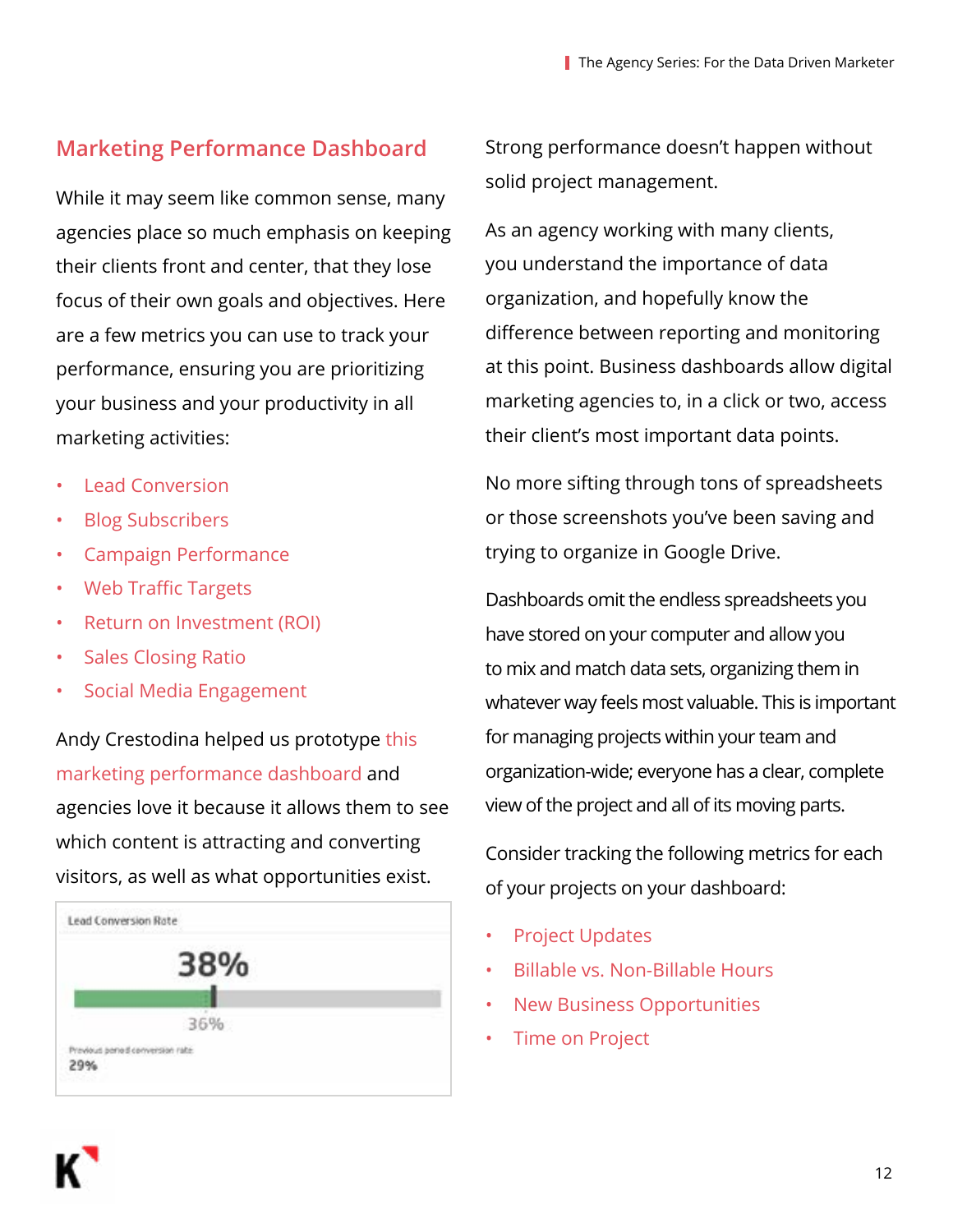If you wanted to, you could even create multiple dashboards. For example, one dashboard for [marketing project management](https://app.klipfolio.com/published/97d7bb3461bf50756c40dc23c6d5a872/marketing-project-management-dashboard) and one dashboard for the overall [business](https://app.klipfolio.com/published/c1679c38ad8114529b74e55394080f0a/business-project-management-dashboard)  [project management](https://app.klipfolio.com/published/c1679c38ad8114529b74e55394080f0a/business-project-management-dashboard)



Okay, I love that I can monitor my team's performance, can I do the same for my client's performance?

Absolutely. *Communication fosters a culture of trust*

Clients today want to see and interact with their data in real-time, not just be told about it. Data transparency fosters a culture of trust, which in turn, strengthens an agency team. A stronger team means better client service, and customers who are not only happy, but loyal.

#### **Financial Management Dashboard**

Aside from reporting on marketing performance, agencies must manage the billing side of their client relationships. Juggling multiple clients and different account types requires systems and processes, and a financial management dashboard paves the way for both.

It's a useful way to inform everyone on the team about opportunities to improve the numbers. Focusing your financial management dashboard around the following metrics will help you get started:

- Profit and Loss Report
- Income
- Current Accounts Receivable and Payable
- Past Due Invoices
- Total Ads Cost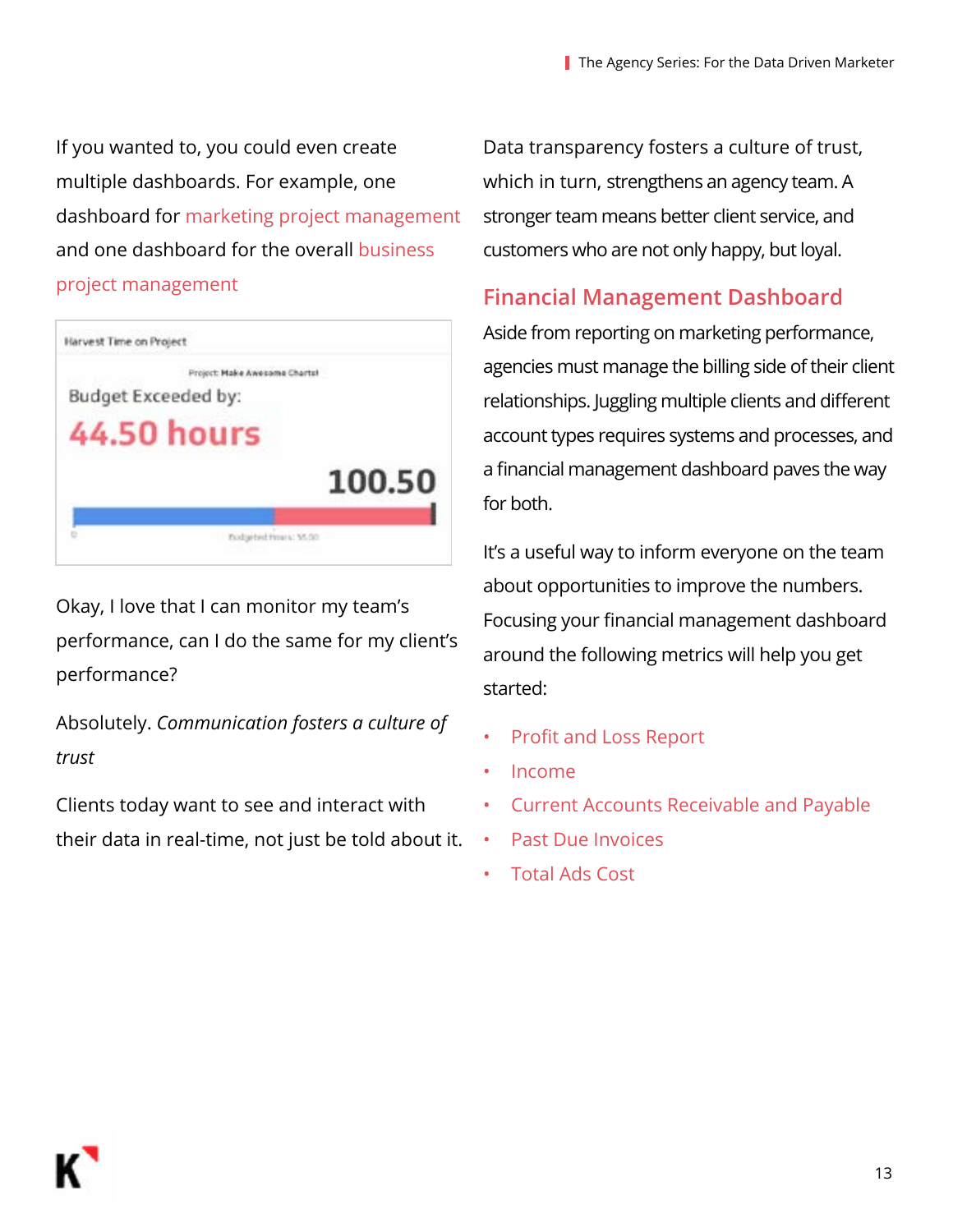## **4 dashboards our marketing team uses to track the metrics that matter most**

The marketing team at Klipfolio works fast. We are high performing. We are agile. We are data-obsessed in everything we do.

**03**

Every day spent on the marketing team is spent learning. What to measure, how to measure it, how to rework and remeasure, and most importantly, how to generate results. The best way to reach aggressive targets and lofty marketing goals was to be in the know about all of the real-time data that matters most to our team.

#### **Demanding goals and objectives at every level**

Organizational transparency is something that Klipfolio prides itself on. Our company's OKRs are shared with every individual, team, and department, which allows goals at every level to be aligned seamlessly with overall objectives. From there, each contributor can develop an OKR strategy to support these high-level strategic goals.

For example, if one of Klipfolio's OKRs is to have 35,000+ monthly active users, then our

Customer Marketing Specialist could implement an OKR to reach 1000 active champions in Klipfolio's advocacy program by end of the year.

The marketing team is always juggling countless tasks and projects, and, since each member has so many things going on at once, it can be a lot to keep track of. This is where marketing dashboards make our lives so much easier.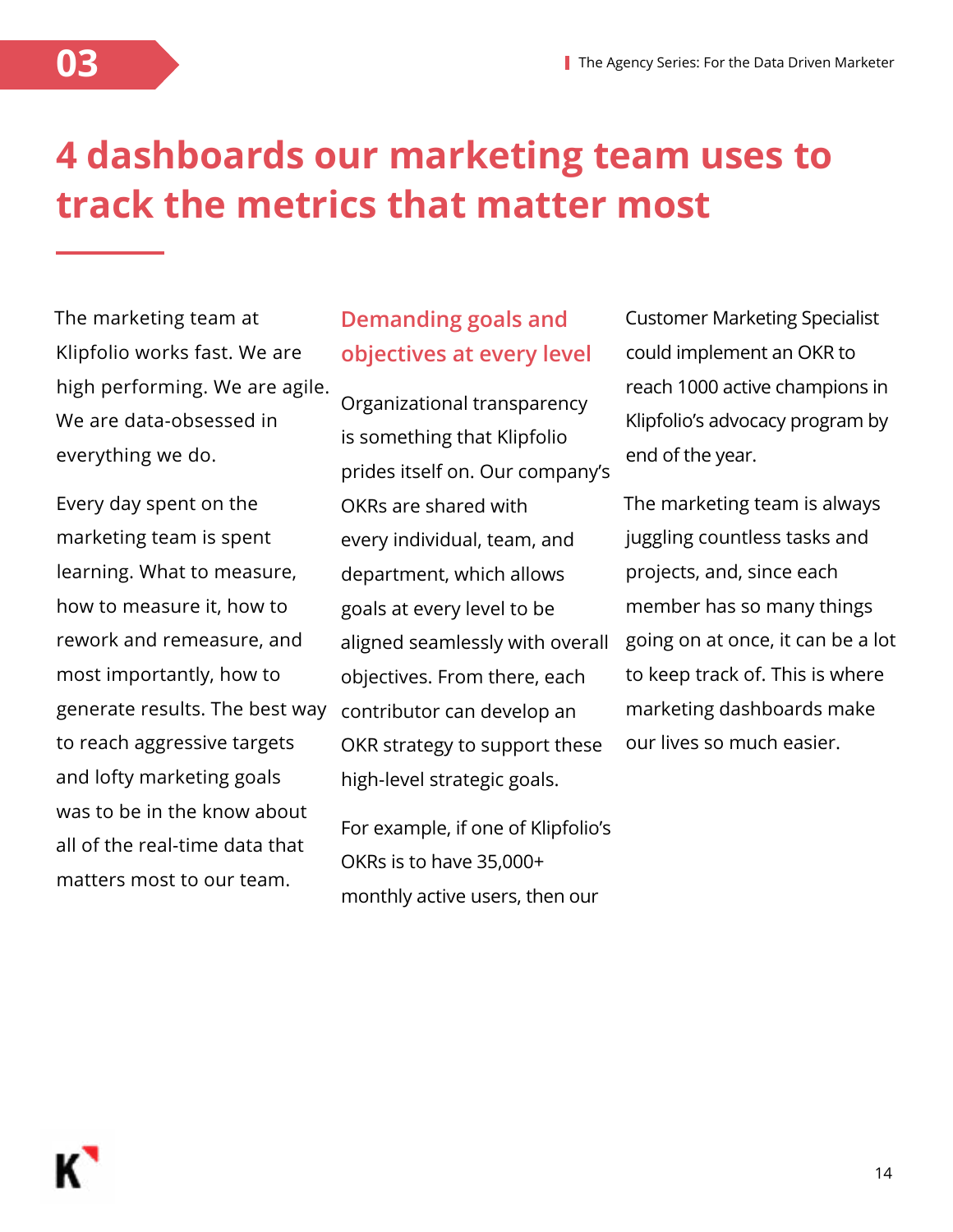#### **Marketing dashboards mean everything in one place**

Not only do marketing dashboards provide a quick overview of our progress and performance, they allow the entire team and company as a whole to immediately understand our current position.

We use many tools and platforms to lay a foundation that supports our marketing strategy; without them, many of our campaigns and initiatives could not be effectively executed. This being said, it is extremely timeconsuming for us to pull data manually from





each of these tools to report on the success of a campaign, which is why dashboards make it easy. From Marketo, to Trello, to Pendo, to Google Analytics, our dashboards bring the key information together - all in one place. We save valuable time while still checking in on our performance daily.

With multiple goals and data sources, we think it's best to use different dashboards for each project. This allows us to see the performance of various initiatives separately, making it easier for sharing, decision making, and determining the success of our efforts.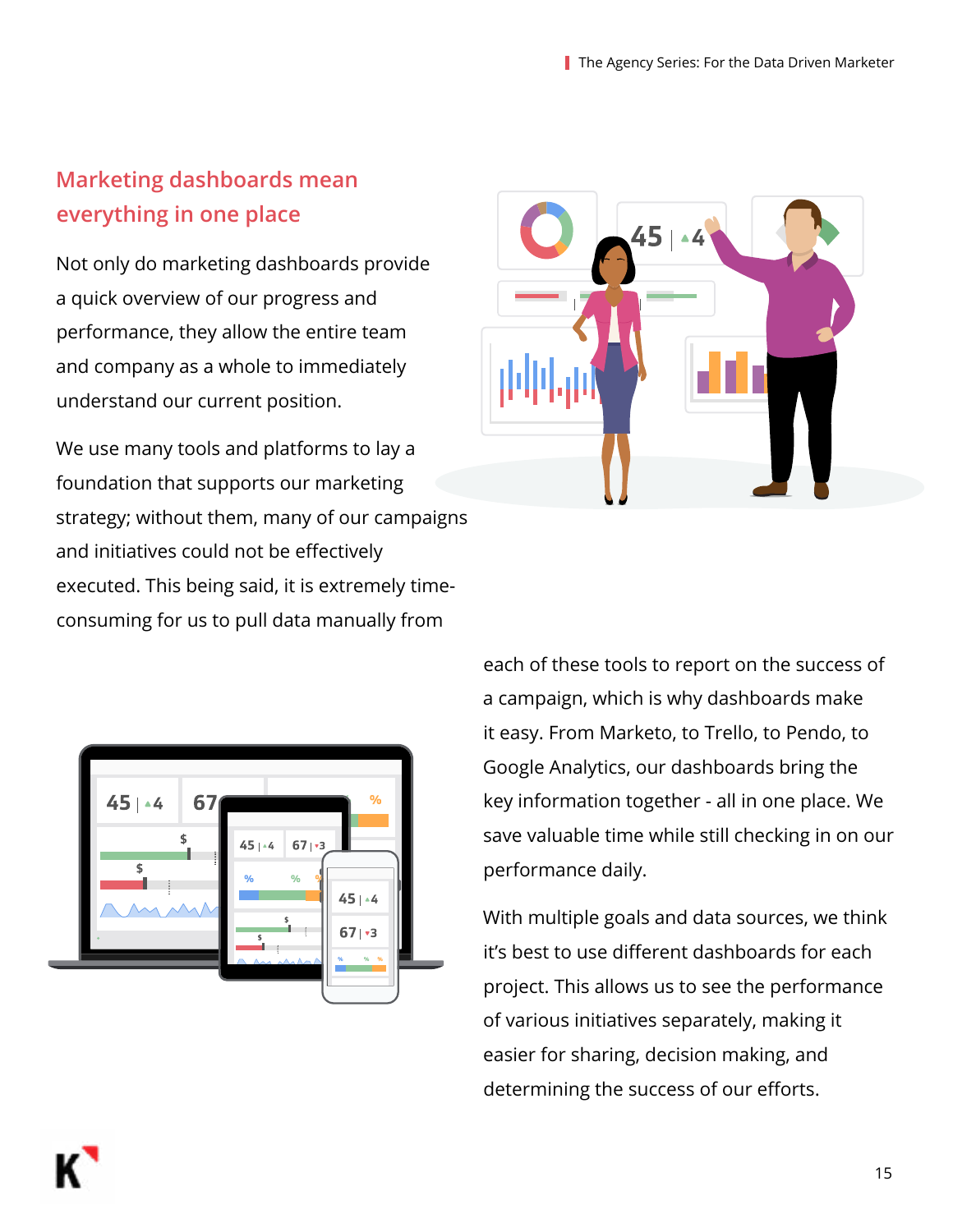## The 4 marketing dashboards that make help make us awesome

#### **1. Email Performance Dashboard**

We use Marketo to run our email marketing campaigns. Email is a huge lever for us and generates an abundance of leads and new customers. We take a lot of pride in our backend flow of the streams as well as the email copy.

At Klipfolio, there are 4 main types of email programs we run on a recurring basis.

#### **Nurture Programs**

The aim of a nurture program is to provide important information to trial users during the first 14 days of their Klipfolio experience. By

gradually educating the user and ultimately making them more confident about their abilities in the app, they can more clearly see the potential value for their business and feel like data champions in the office.

Some of the metrics used to track email nurture success include:

- [Open rates](https://www.klipfolio.com/resources/kpi-examples/email-marketing/email-engagement-score)
- [CTR](https://www.klipfolio.com/resources/kpi-examples/digital-marketing/click-through-rate)
- Wins

#### **Reheats**

Reheat campaigns are used to "reheat" expired users and are our last ditch effort to get people who stopped using their trial to try the app again. Generally we see lower success rates with this type of campaign, but we typically manage to encourage a handful of people to give us another try.

Some of the metrics we use to track reheat success include:

- [Open rates](https://www.klipfolio.com/resources/kpi-examples/email-marketing/email-engagement-score)
- Trial starts
- **[Wins](https://www.klipfolio.com/resources/kpi-examples/digital-marketing/click-through-rate)**

#### **Product Updates**

Although our product update initiatives are not used for lead generation, we pride ourselves in fostering current relationships and continuing to educate our users with updates on important product features. Once again, the goal here is to make our users as successful in Klipfolio as possible.

Some of the metrics we use to track newsletter success include:

- [Open rates](https://www.klipfolio.com/resources/kpi-examples/email-marketing/email-engagement-score)
- [CTR](https://www.klipfolio.com/resources/kpi-examples/digital-marketing/click-through-rate)
- [Number of subscribers](https://www.klipfolio.com/resources/kpi-examples/email-marketing/email-subscribers-metrics)
- [Number of unsubscribes](https://www.klipfolio.com/resources/kpi-examples/email-marketing/unsubscribes)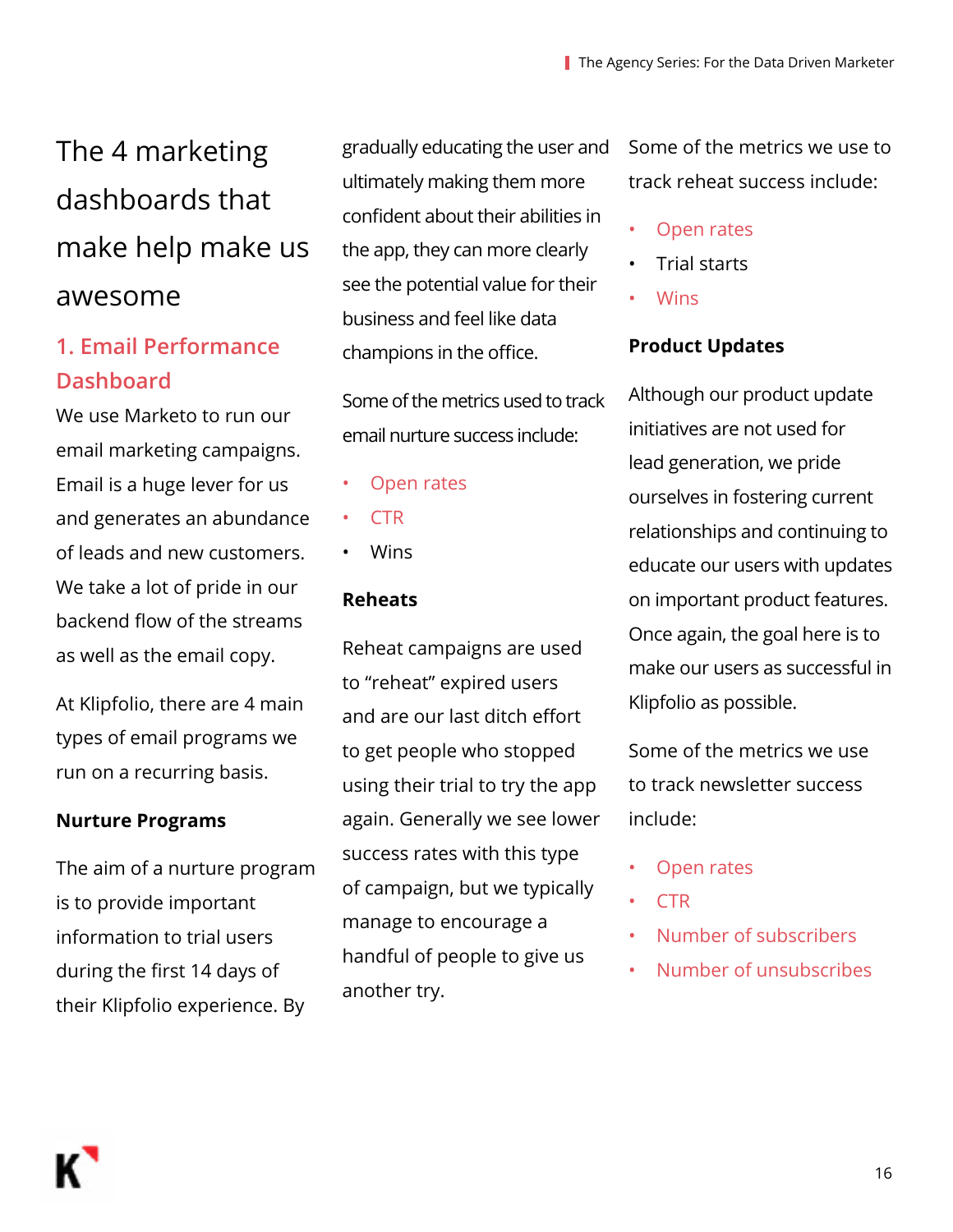#### **Email Courses**

[Klipfolio email courses](https://www.insanegrowth.com/email-courses/) are another way we educate our users to be experts in data. From beginner to advanced courses, we offer easy-to-consume lessons delivered straight to our subscribers' inboxes. Contrary to traditional PDFs and other gated content used by marketers to generate email optins, our courses outperformed them because they didn't feel like spam, they felt like paid programs, not free resources, and were broken down into bite-sized pieces.

Some of the metrics we use to track email course success include:





- Number of subscribers
- Number of unsubscribes
- Active trials
- Trial starts
- Wins

#### [Example of Email Marketing Dashboard](https://www.klipfolio.com/resources/dashboard-examples/marketing/email-marketing)

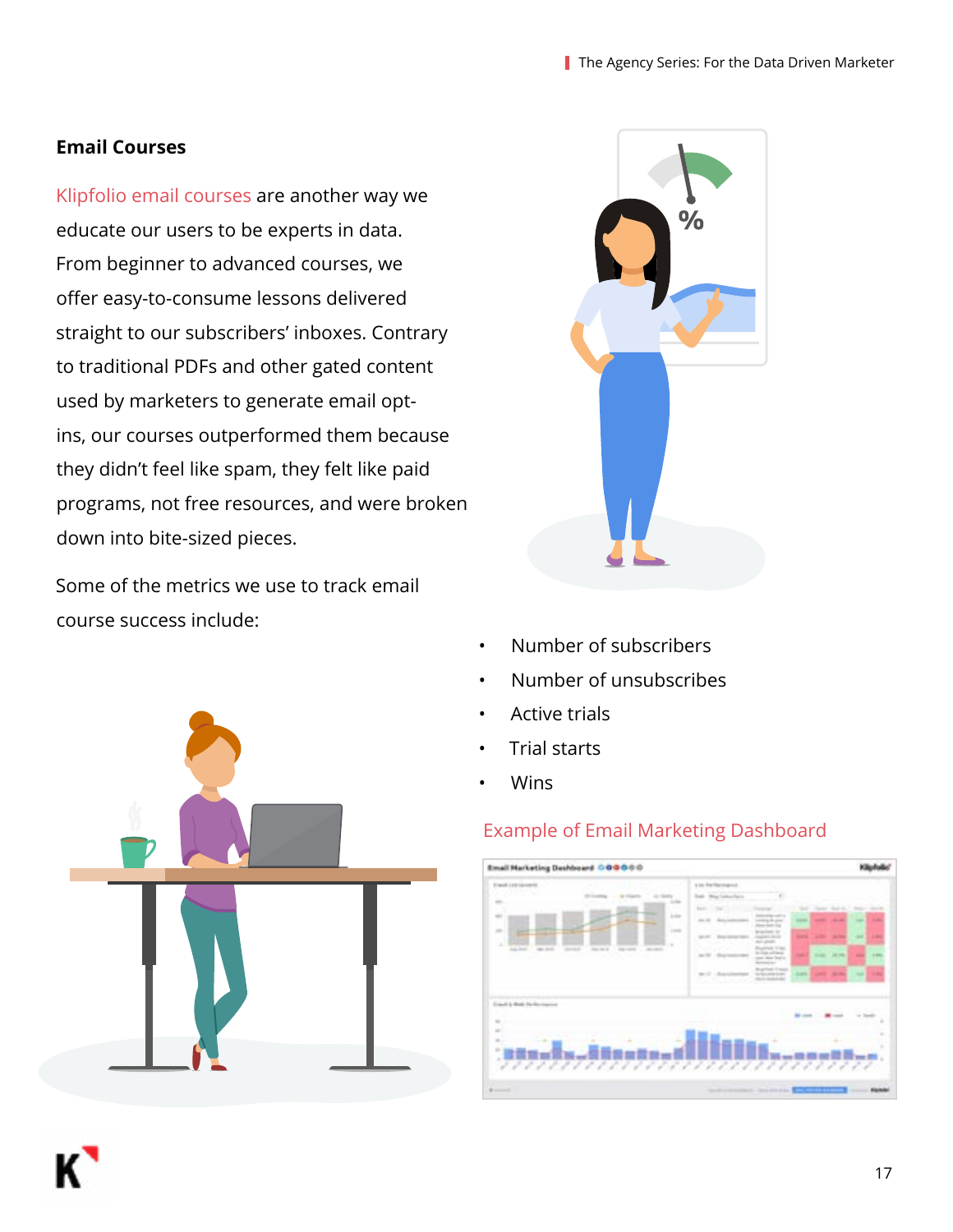#### **2. Google Analytics Dashboard**

SEO is the foundation of our marketing strategy here at Klipfolio. Our website sees over half a million visitors monthly, which means that understanding where they are coming from and how they are interacting with our content is important for our continued growth.

Because we rely solely on inbound marketing to generate leads, it is imperative that we fine-tune our SEO tactics on a regular basis. This means revamping web pages, adjusting copy and code, playing around with meta tags and descriptions - the list goes on. All members of our team touch the website in some capacity every single day.

Every marketer knows that [Google Analytics](https://www.klipfolio.com/integrations/google-analytics-dashboard) is a necessity when it comes to tracking SEO and overall website performance. Every marketer also knows that this tool can be a beast to navigate, so, to simplify it, we extrapolate the metrics we need and put them up on a dashboard. Voila! Our most important metrics, in one place.

These metrics, the ones we love to stay on top of include:

- [Total visits](https://www.klipfolio.com/resources/kpi-examples/digital-marketing/total-visits)
- [Bounce rate](https://www.klipfolio.com/resources/kpi-examples/digital-marketing/bounce-rate)
- [Sessions by type](https://www.klipfolio.com/gallery/klips/google-analytics-sessions-by-device-type)
	- [Average time on page](https://www.klipfolio.com/resources/kpi-examples/digital-marketing/avg-time-on-page)
- [Sessions by channel](https://www.klipfolio.com/resources/kpi-examples/digital-marketing/sessions-by-device-type)
- [Pageviews per session](https://www.klipfolio.com/resources/kpi-examples/digital-marketing/pageviews-per-session)
- [Goal completions](https://www.klipfolio.com/resources/kpi-examples/digital-marketing/goal-completion-rate)
- [Goal conversions](https://www.klipfolio.com/resources/kpi-examples/digital-marketing/online-conversions-metric)
- [Pageviews](https://www.klipfolio.com/resources/kpi-examples/seo/pageviews)

Continuous monitoring of our Google Analytics dashboard helps us to identify our top performing web pages and allows us to decide and prioritize which projects we should be tackling next. One of the most important metrics tracked by this dashboard is the conversion rates of leads in the funnel. By analyzing our data we can also figure out exactly who is on our website, which means we can make more informed decisions about how to communicate with our visitors. It's also awesome for figuring out which pages are best to test new marketing initiatives on i.e. implementing pop-ups or testing new CTAs.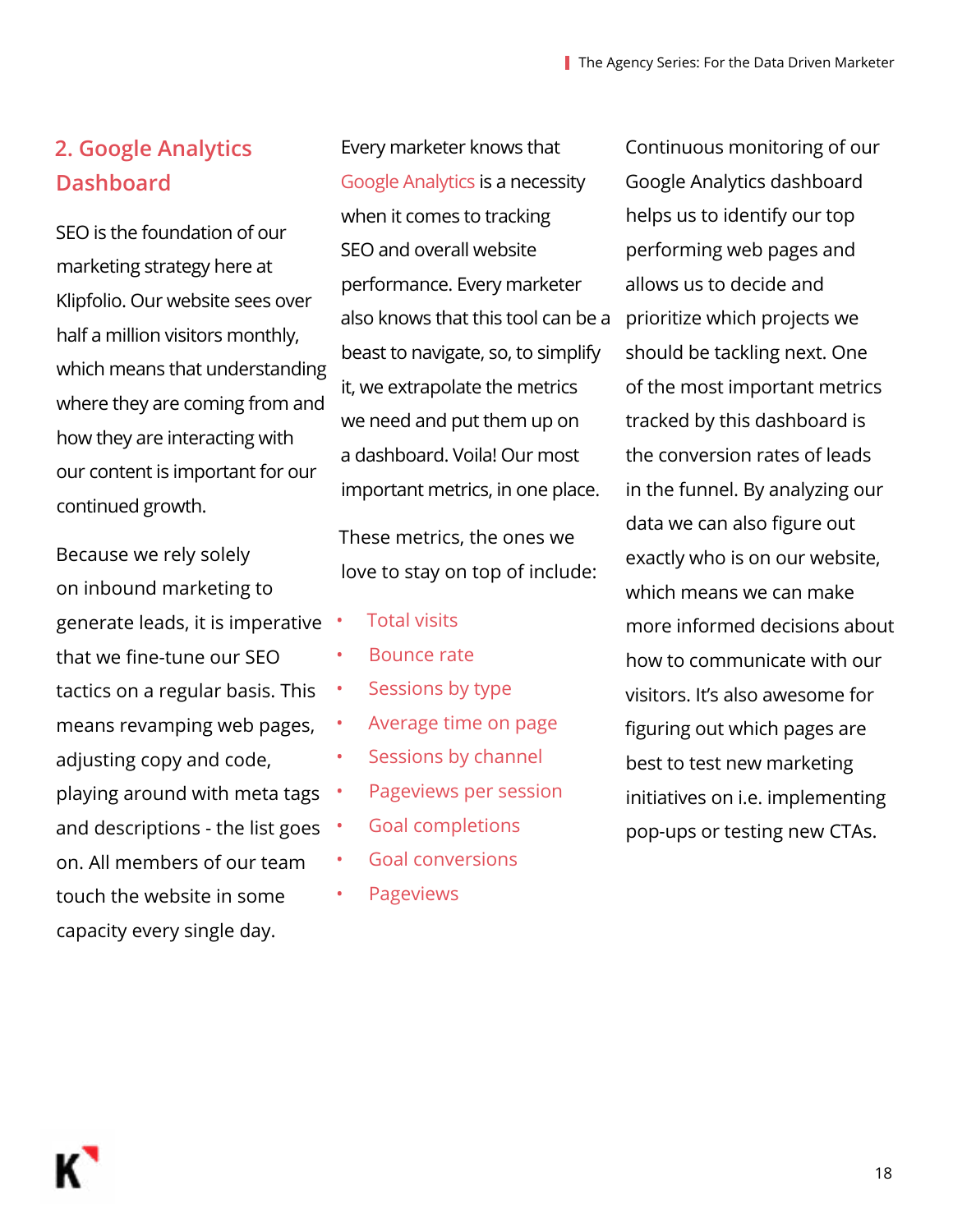#### **3. Social Media Performance Dashboard**

Social media marketing is all about engagement, although measuring engagement can be a challenge. Each social media platform offers its own unique metrics (not to mention its own specific challenges).

| <b>TRAINT SUPERIES</b>                    |                   |                             | <b>Bookings (FT)</b>                 |
|-------------------------------------------|-------------------|-----------------------------|--------------------------------------|
| Brasil, Svelfed in Street                 |                   |                             | <br>$-1 - 10$<br>×<br><b>SERVICE</b> |
| <b>COLOR</b>                              | <b>START</b>      | <b>The Action</b>           |                                      |
| <b>Summer</b>                             | $\rightarrow$     | ٠                           |                                      |
|                                           | 36.401            | ÷                           |                                      |
| Ĩ                                         | <b>Statistics</b> |                             |                                      |
|                                           | in and<br>to an   | <b>Black</b><br><b>PLAN</b> |                                      |
| mark in                                   | in and            | <b>Scient</b>               | 111.1111                             |
| <b>Technology</b>                         | to me.            | <b>Business</b>             |                                      |
| <b>Suffrage Gift</b>                      | <b>William</b>    | <b>Biologic</b>             |                                      |
|                                           | <b>Struktling</b> | <b>Sectional</b>            |                                      |
|                                           |                   |                             | Spectrally business: \$35            |
| <b><i>Stokings Residence Wings</i></b>    |                   |                             |                                      |
| <b>S2.5K</b>                              |                   |                             |                                      |
|                                           |                   |                             |                                      |
| <b>March 212 W. British W. Seatt Alex</b> |                   |                             | <b>B</b> Visa la Film                |
| <b>43.60 UPT</b>                          |                   |                             | and leving.                          |
|                                           |                   |                             |                                      |
|                                           |                   |                             |                                      |
| dependent to 2 SEE that shot              |                   |                             |                                      |



Here at Klipfolio, we use our social media dashboard to track engagement metrics across multiple platforms using a single interface that we can share with everyone on the team and rest of the company.

- [Social Interactions](https://www.klipfolio.com/resources/kpi-examples/social-media/social-interactions)
- [Social Traffic and Conversions](https://www.klipfolio.com/resources/kpi-examples/social-media/traffic-conversions)
- [Referrals, Conversions, and Events](https://www.klipfolio.com/resources/kpi-examples/social-media/key-social-metrics)
- [Followers Growth KPI](https://www.klipfolio.com/resources/kpi-examples/social-media/followers-target)
- [Social Events](https://www.klipfolio.com/resources/kpi-examples/social-media/social-events)
- [Social Shares](https://www.klipfolio.com/resources/kpi-examples/social-media/social-shares)
- [Social Visits and Leads](https://www.klipfolio.com/resources/kpi-examples/social-media/social-visitors-goals)
- [Social Sentiment](https://www.klipfolio.com/resources/kpi-examples/social-media/social-sentiment)
- [New Followers](https://www.klipfolio.com/resources/kpi-examples/social-media/new-followers)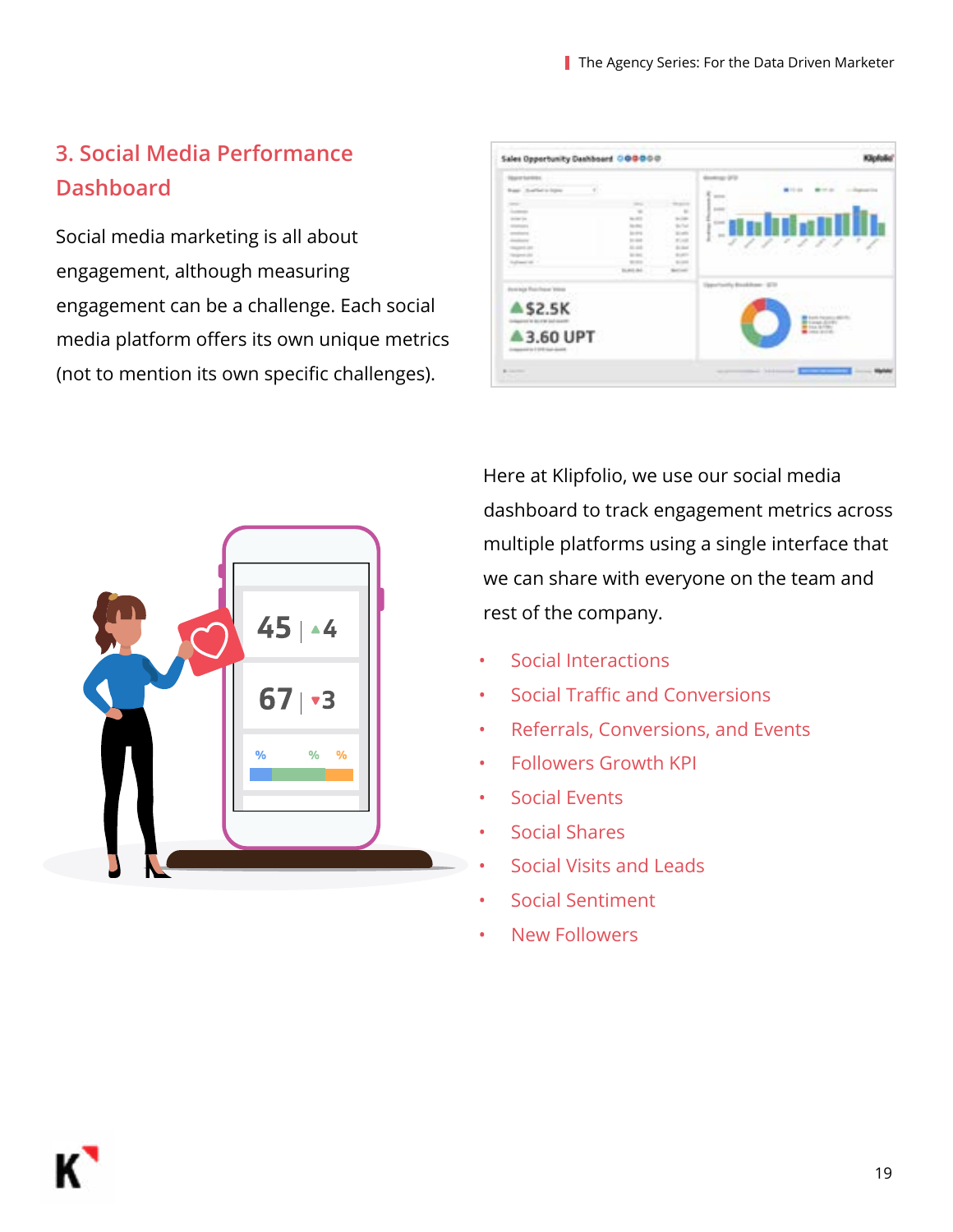#### **4. Sales Dashboard**

Our marketing team makes it a priority to work hand-in-hand with our sales team as it takes multiple touchpoints to push a lead through the entire funnel and lock them in as a customer.

Like most teams, our sales and marketing team members are motivated by the prospect of closing deals and converting leads into wins. We have designed our sales dashboard to show the latest opportunities and sort them according to their stage in the funnel, their location, and perceived value.

We use shared sales dashboards to display performance, making it easy to see what stage leads are at in the marketing funnel. Some of the specific metrics we display on our sales dashboard include:

If you want to add some friendly competition to fuel your sales team's motivation, you can learn how to track and compare both individual and team sales performance in real-time with our step-by-step guide on sales leaderboards.

#### **See more, learn more, do more**

Getting serious about your data does wonders for your OKRs, your projects and overall workload. By going beyond standard monitoring and reporting, you're able to see more, learn more and do more. We love always being in the know, why don't you try it for yourself?

[Sales Bookings](https://www.klipfolio.com/resources/kpi-examples/sales/bookings) [Sales Opportunities](https://www.klipfolio.com/resources/kpi-examples/sales/opportunities) • [Average Purchase Value](https://www.klipfolio.com/resources/kpi-examples/sales/average-purchase-value) • [Units Per Transaction](https://www.klipfolio.com/resources/kpi-examples/supply-chain/units-per-transaction)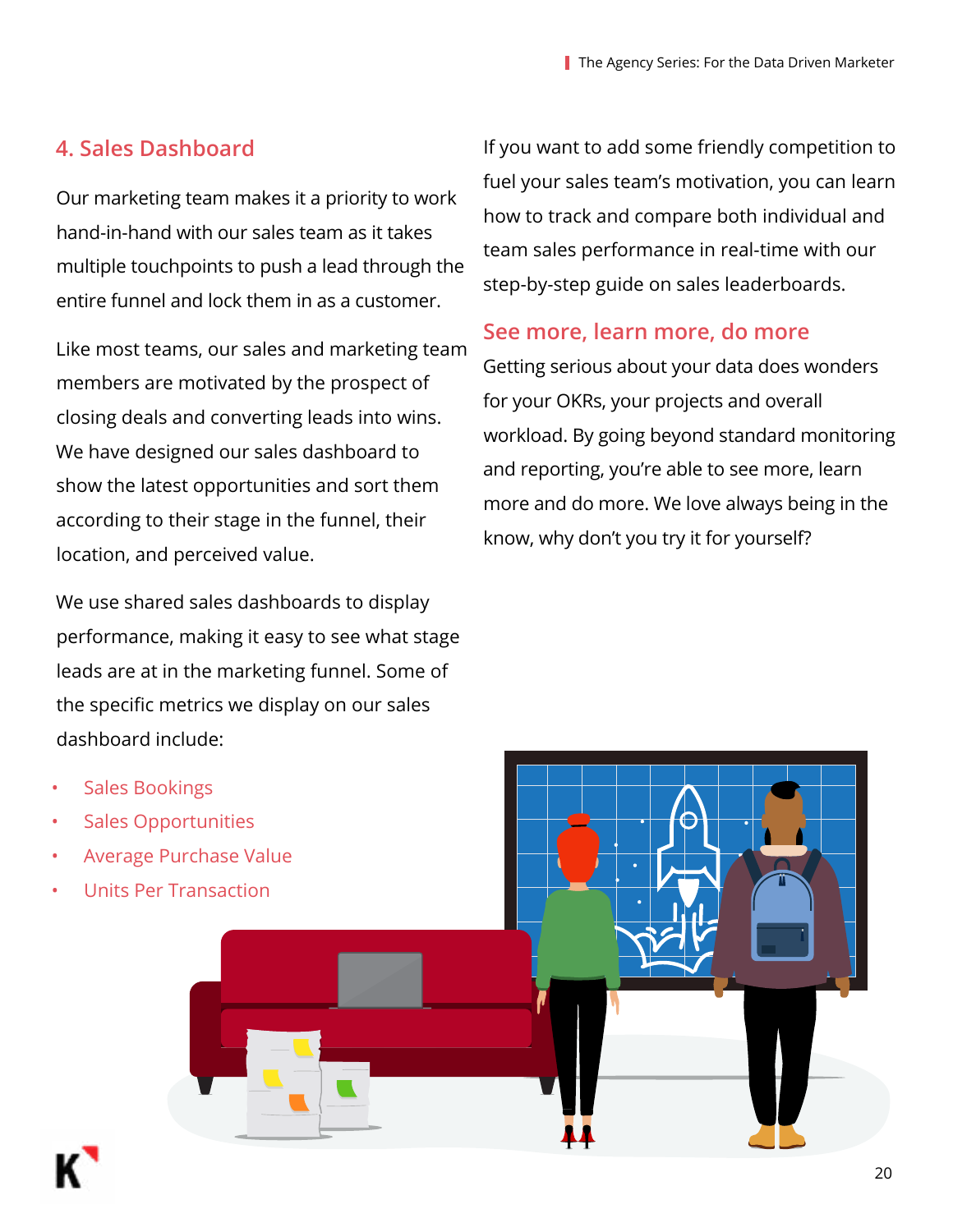## **Using data to foster lasting customer relationships**

#### **5 Ways to Build Better Partnerships:**

- 1. Ensure you and your partner are on the same page
- 2. Align your skill sets
- 3. Open communication and mutual respect
- 4. Consistent communication
- 5. Define who does what ahead of time
- 6. Ensure you and your partner are on the same page

One of the main ways your partnership could fail is if you and your partner have different definitions of success and thus focus your efforts in different directions. By being up front with what success looks like, both of you will be working towards a common goal.

#### **Align your skill sets**

By understanding the strengths and weaknesses of your partners, you can give and take… meaning each of you can leverage your strengths and use your unique skill sets to complement one another.

#### **It's not just business, but personal too**

Open communication and mutual respect are the bread and butter of any successful relationship. Never underestimate the power of a little  $TLC$ .

Despite disagreements or variance in ideas between you and your partner, remaining respectful and open-minded throughout the process will allow your relationship with one another to be more fruitful and rewarding. Be kind to one another.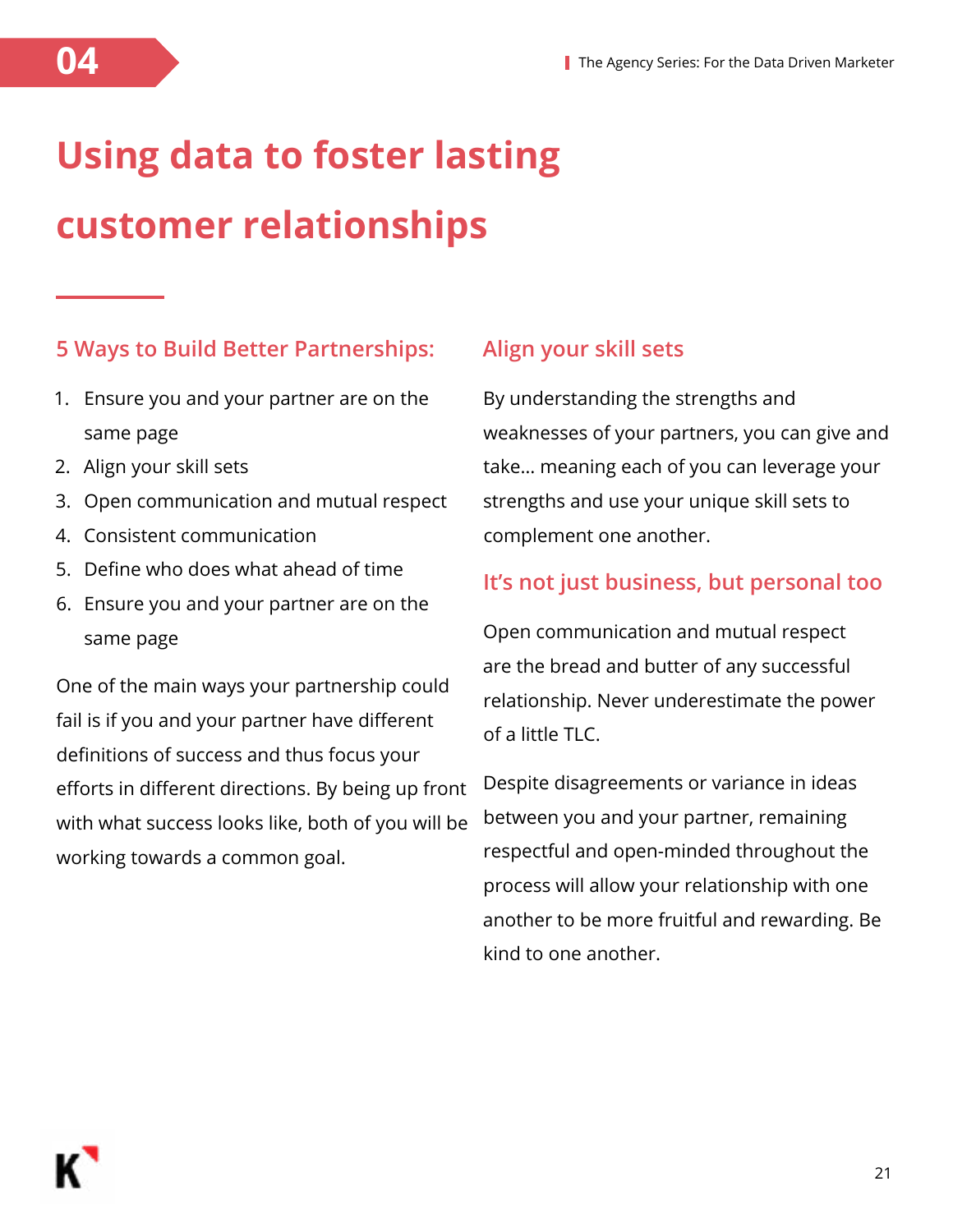#### **Consistent communication is key**

Do this by grabbing a coffee or beer or Kombucha (if you are into that) every few weeks with your partner (and put it in your calendar as a recurring meeting so you don't forget!). This allows for open dialogue about anything. By being open and honest, when issues inevitably come up, big or small, you will be in the best possible position to work through them. Together.

#### **Define who does what...ahead of time**

By defining which partner does what, you avoid doubling down on efforts. No point in doing things twice. Although the roles may change over time, establishing them up front will avoid conflict and overlap, optimizing collaboration efforts. And, if you don't like doing something, share it with your partner, maybe they love doing what you hate. This give and take is the beauty of business partnerships.

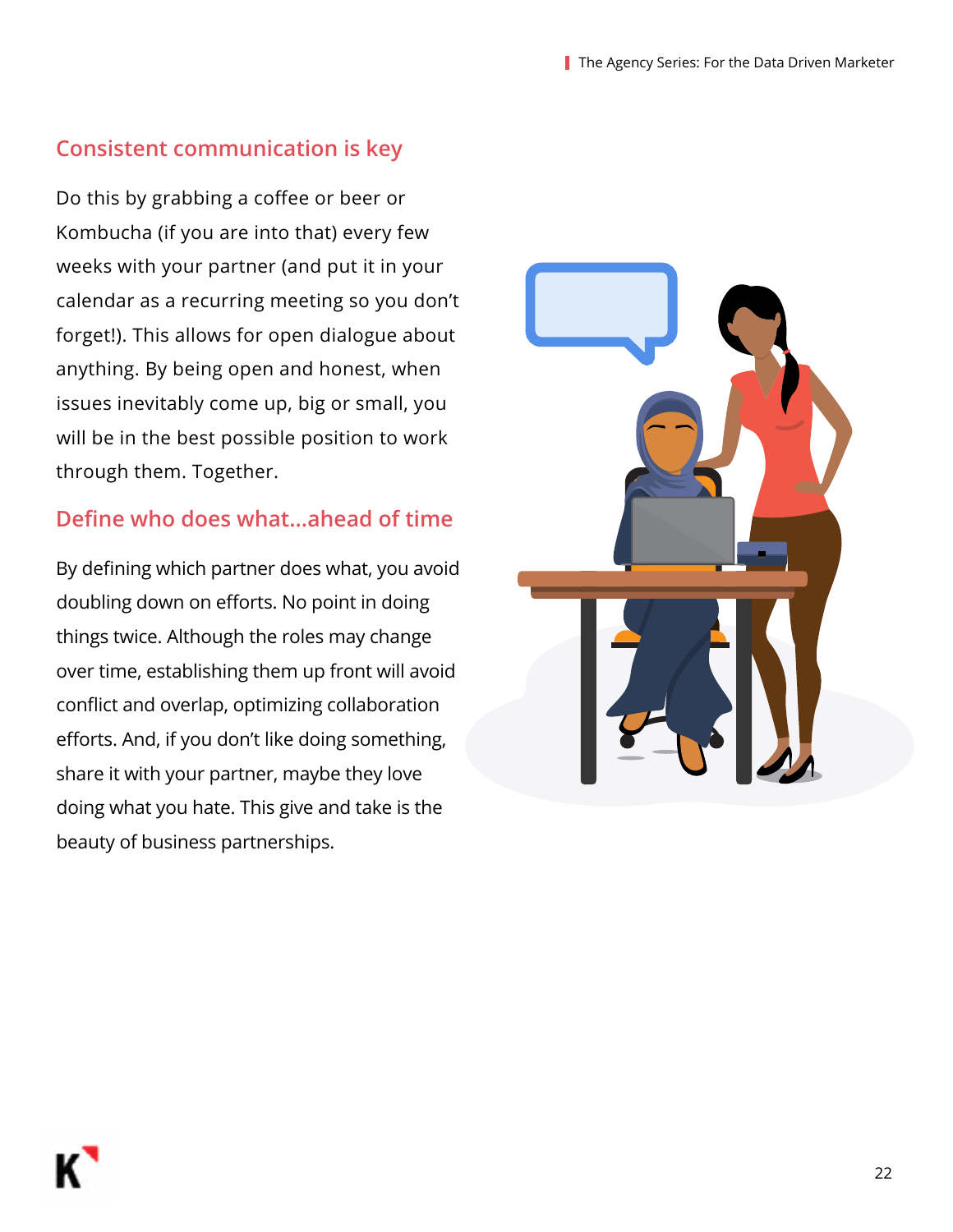

### **What now?**

There's lots to digest here. So here's a few next steps to get you started in thinking forward and being more data-driven.



**Nail down your clients' KPIs.** Having a clear picture of what their goals are and the steps required to reach them will help keep the team on track. Monitoring your clients' success is made easy when they implement solid KPIs. Check out our [KPI Email Course](https://www.klipfolio.com/email-courses) for one bite sized lesson a day to your inbox.



**Build a KPI dashboard and share.** Once you have a concrete KPI plan, you can help your clients' visualize their progress by adding them to a real-time dashboard. Not sure how to start? First, start your [free trial](https://app.klipfolio.com/apiAccount/trialRedirect?metrics=true&metrics_sharing=true&metrics_templates=true). Second, [dive into](https://www.klipfolio.com/partner-resources/onboarding/navigating-client-management)  [monitoring dashboards for your clients](https://www.klipfolio.com/partner-resources/onboarding/navigating-client-management).



**Learn the ins and outs of agency reporting.** For all things agency reporting, check out our [Jumpstart for Partners](https://www.klipfolio.com/partner-resources/onboarding) program or our [Learn Hub,](https://www.klipfolio.com/learn-hub) there you will find videos, webinars, tutorials, and courses.

Want answers to a burning question? Curious about how Klipfolio can help improve your Agency's reporting processes?

[Book a one-on-one meeting](https://calendly.com/pluthra) with one of our Agency Experts.